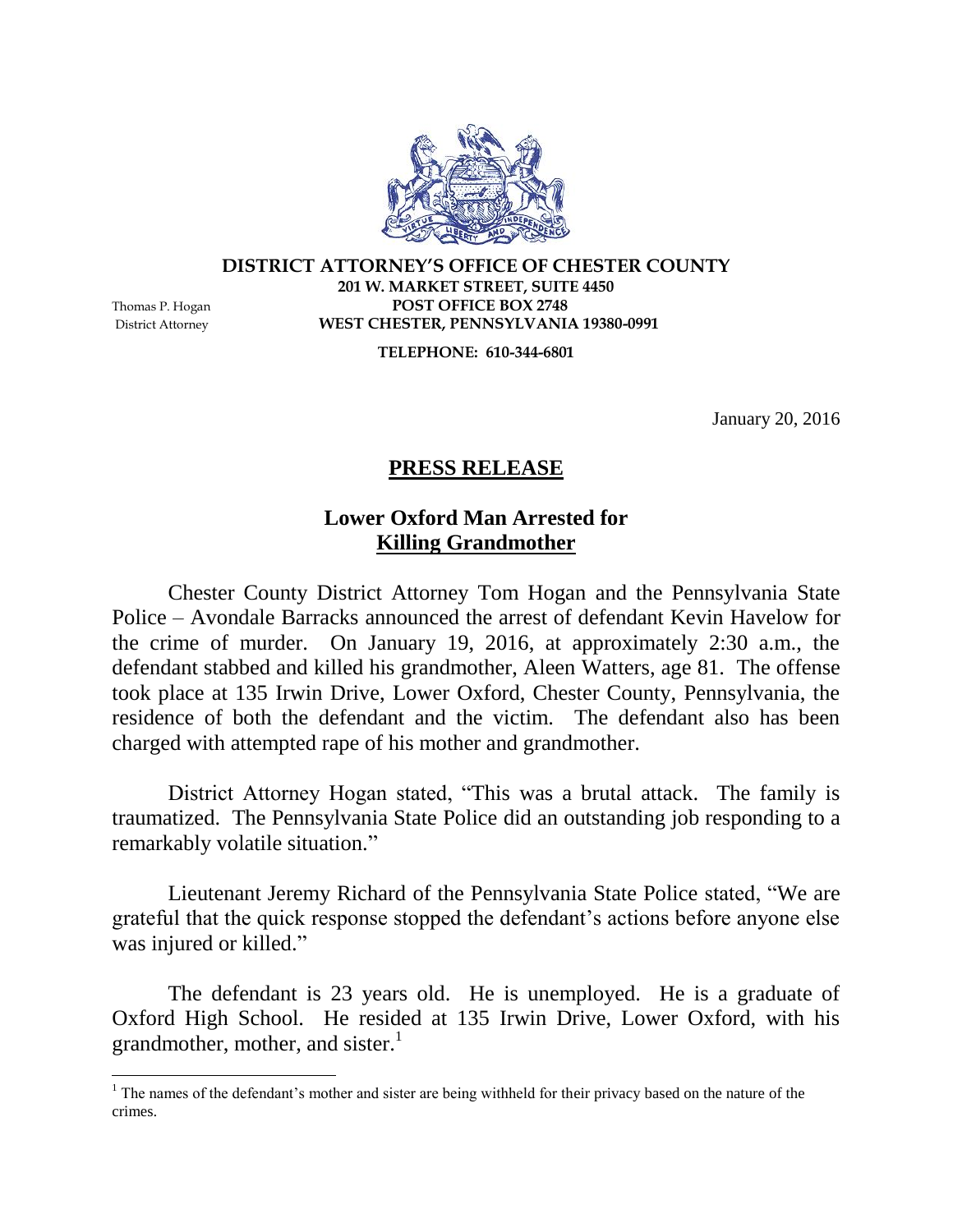The allegations of the criminal complaint are as follows: $2^2$ 

On the night of Monday, January 18, 2016, the defendant was out with a friend. He was driving his mother's car. He had been smoking marijuana. The defendant returned to the residence on Irwin Drive at approximately 1:00 a.m., the early morning hours of Tuesday, January 19. The defendant and his friend entered the residence.

The defendant later asked his mother if the friend could stay the night. The defendant's mother said no and told the defendant that she would no longer put up with him bringing people over to the house late at night and other types of misbehavior. The defendant was angry at his mother and grandmother, believing that they were preventing him from having a normal social life, including having a regular girlfriend and smoking marijuana in the house.

The defendant then attacked his mother, with his sister present. The defendant dragged his mother to the ground and sexually assaulted her. Eventually, the defendant's mother fought her way free. The defendant's sister called 911, leading to the dispatch of the police.

The defendant next attacked his grandmother, 81-year old Aleen Watters. The defendant's grandmother needed a walker to get around and slept in a bed on the first floor. The defendant sexually assaulted his grandmother on her bed. The defendant took multiple knives out of the kitchen and stabbed his grandmother over 20 times in the stomach, chest, and head.

Troopers from the Pennsylvania State Police then arrived at the residence and were let in by the defendant's sister. The Troopers found the defendant still in the house, where he was taken into custody. The Troopers attempted to save the defendant's grandmother, but she died at the scene from the stab wounds.

Through the course of the investigation, the police discovered that the defendant was voluntarily committed to Brandywine Hospital in December of 2015 for threatening to harm himself.

The defendant has been charged with first degree murder, attempted rape, and related offenses.

 $\overline{a}$ 

<sup>&</sup>lt;sup>2</sup> A criminal defendant is presumed innocent until proven guilty in court.